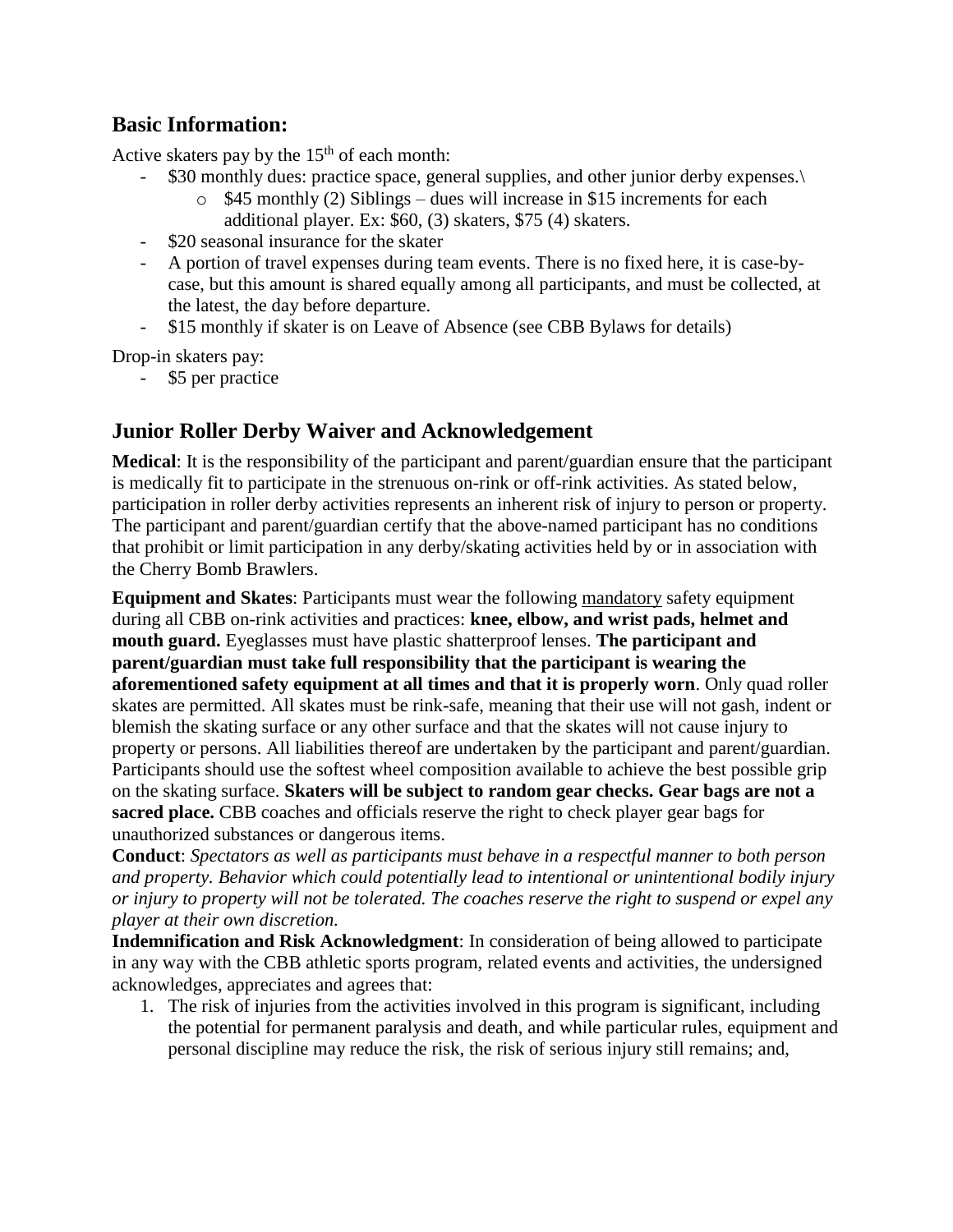- 2. I knowingly and freely assume all such risks, both known and unknown, even if arising from negligence of the release or others, and I assume full responsibility for my participation; and,
- 3. I willingly agree to comply with the states and customary terms and conditions for participation. If, however, I observe any unusual significant hazard during my presence or participation, I will remove myself from participation and bring such to the attention of the nearest official immediately; and,
- 4. I, for myself and on behalf of my heirs, assigns, personal representatives and next of kin, HEREBY RELEASE AND HOLD HARMLESS the Cherry Bomb Brawlers, the rinks, coaches, their officers, officials, agents, and/or employees, other participants, sponsoring agencies, sponsors and advertisers ("RELEASEES") WITH RESPECT TO ANY AND ALL INJURY, DISSABILITY, DEATH, or loss or damage to person or property, WHETHER ARISING FROM THE NEGLIGENCE OF THE RELEASES OR OTHERWISE.

## **League Practice Information**

- Volunteer opportunities are available during practice times for anyone wishing to participate in the operation & success of the league. This includes refereeing, non-skating official (NSO) positions, committee positions or Pit maintenance.
	- NSO training is available for parents/guardians. This is facilitated by the League. Parents/guardians are encouraged to participate in this as it is directly beneficial to league functions.
- Potential new players and their guardians are the exception to this rule.

## **Parent to Player Interactions Around Practice/Bouts**

- There should be no discussion about practice immediately before practice other than encouraging words.
	- "Do your best.", "Work hard today, make yourself proud."
- There should be no discussion about practice immediately after practice other than encouraging statements.
	- "I'm sure you did great."
		- "You're amazing at this sport.", "I'm proud of your dedication."

## **Parent to Coach Interactions**

 Do not hesitate to come to coaches with an issue. We are willing to work with parents/guardians and players with concerns and will schedule a meeting if necessary.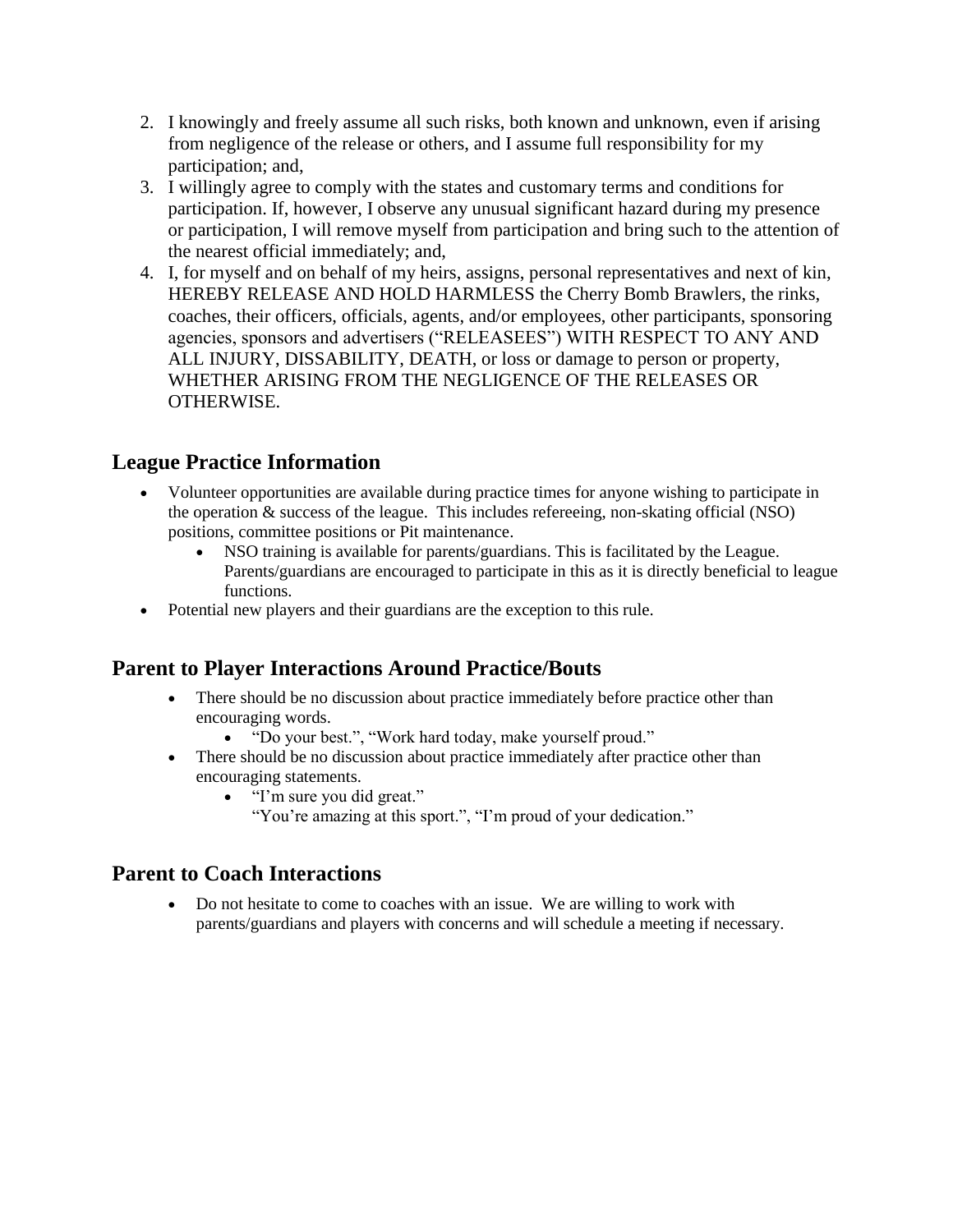# **Member Code of Conduct**

Participants hereby agree that:

- 1. I will lead by example and demonstrate good sportsmanship with fellow skates, coaches, officials, parents, and other attendees at every game and practice
- 2. I will attend every practice and game to my best ability and I will notify the active coach or CBB representative if I will be absent. I will be on time for practice and games.
- 3. I will listen and learn from my coaches and other league members.
- 4. I will treat my coaches, other league members, officials and fans with respect regardless of race, sex, creed, or abilities.
- 5. I deserve to have fun during my sports experience and will tell parents or coaches if this becomes a problem.
- 6. I deserve to play in an environment that is safe and free of drugs, alcohol, and tobacco. I will not use drugs, alcohol, or tobacco.
- 7. I recognize the importance of school and will not allow my derby commitment to interfere with my academic success.
- 8. I will learn the rules of the game of Roller Derby.
- 9. I will use good sportsmanship conduct with all coaches, parents, league members, officials, or any other attendees.
- 10. I will not engage in any behavior, which would endanger the health, safety, or well-being of coaches, parents, league members, officials, or any other attendees.
- 11. I will not engage in the use of profanity, verbal or physical threats, or any abuse aimed at coaches, parents, league members, officials or any other attendees.
- 12. I will not engage in romantic displays at practice, games or other team activities.

If I fail to abide by the code of conduct, I will be subject to disciplinary action that could include but is not limited to the following:

- 1. Verbal warning by CBB official or coach, and/or head of league organization\*
- 2. Written warning\*
- 3. Player game/practice suspension\*
- 4. Player season suspension\*

\*with written documentation of incident kept on file

## **Parent Code of Conduct**

I hereby agree that:

- 1. I will not force my child to participate
- 2. I will promote the emotional and physical wellbeing of the skater(s) ahead of any personal desires I may have for my player(s) to win.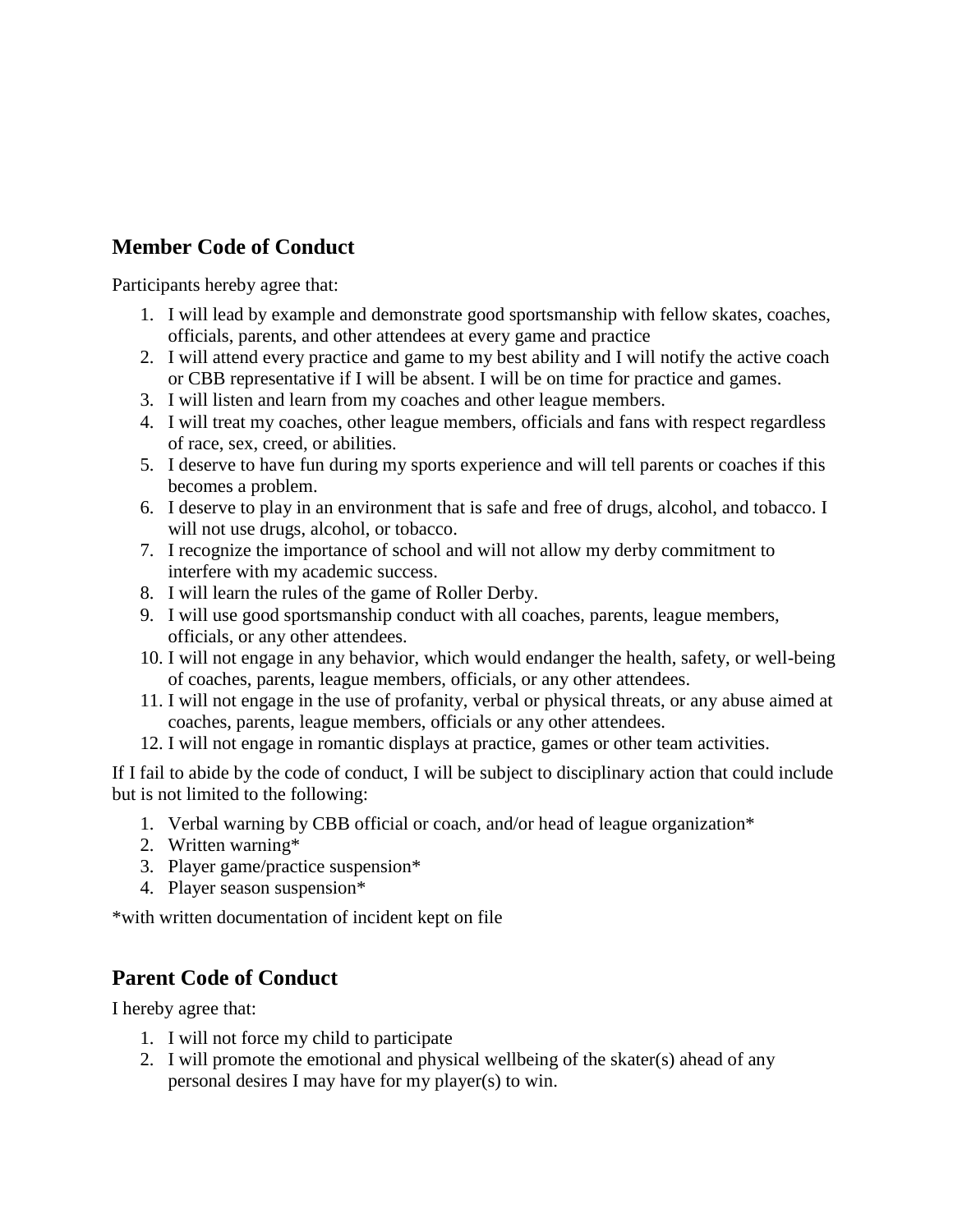- 3. I will inform the coach of any physical disability, injury, or illness that may affect the safety of my player(s) or the safety of others.
- 4. I (and my guests) will not engage in any kind of unsportsmanlike conduct with any official, coach, skater, or parent such as booing and taunting; refusing to shake hands; or using profane language or gestures.
- 5. I will encourage my player to play by the rules and to resolve conflicts without resorting to hostility or violence.
- 6. I will encourage my player to treat other players, coaches, officials and spectators with respect regardless of race, creed, color, sex or ability.
- 7. I will respect the officials and their authority during games and will never question, discuss, or confront coaches at the rink, and will take time to speak with coaches at an agreed time and place.
- 8. I will encourage a safe sports environment for my player that is free of drugs, tobacco, and alcohol.
- 9. I am refraining from coaching my player or other players during games and practices, unless I am one of the official coaches of my team.

If I fail to abide by the aforementioned rules and guidelines, I will be subject to disciplinary action that could include, but is not limited to the following:

- 1. Verbal warning by a CBB representative\*
- 2. Parent game suspension\*
- 3. Parent season dismissal\*
- 4. Parent practice suspension\*

\*with written documentation of incident kept on file

## **Non-Compete Clause, Video & Photo Release (**I hereby agree that:**)**

### **Non-Compete Clause**

While participating as an individual member of the Cherry Bomb Brawlers, a member may not participate with another junior league competing against the previously mentioned. Each individual member of the Cherry Bomb Brawlers will agree to not be a member of, train or game bout with another roller derby league while skating as a Cherry Bomb Brawler unless given expressed authorization form the Cherry Bomb Brawlers President.

#### **Photo & Video Release Agreement**

For consideration, which I acknowledge, I irrevocable grant to Cherry Bomb Brawlers, licensees, assigns and successors the right to use my/my player's image and (skater) name in all forms and media including composite or modified representations for all purposes, including advertising, trade or any commercial purpose throughout the world and in perpetuity. I waive the right to inspect or approve versions of my/my player's image used for publication or the written copy that may be used in connection with the images. I relinquish any right I may have to examine or approve the completed product or products of the advertising copy or printed material that may be used in conjunction therewith or the use to which it may be applied. I release, licensees, assigns and successors from any claims that may arise regarding the use of my image including any claims of defamation, invasion of privacy, or infringement or moral rights, rights of publicity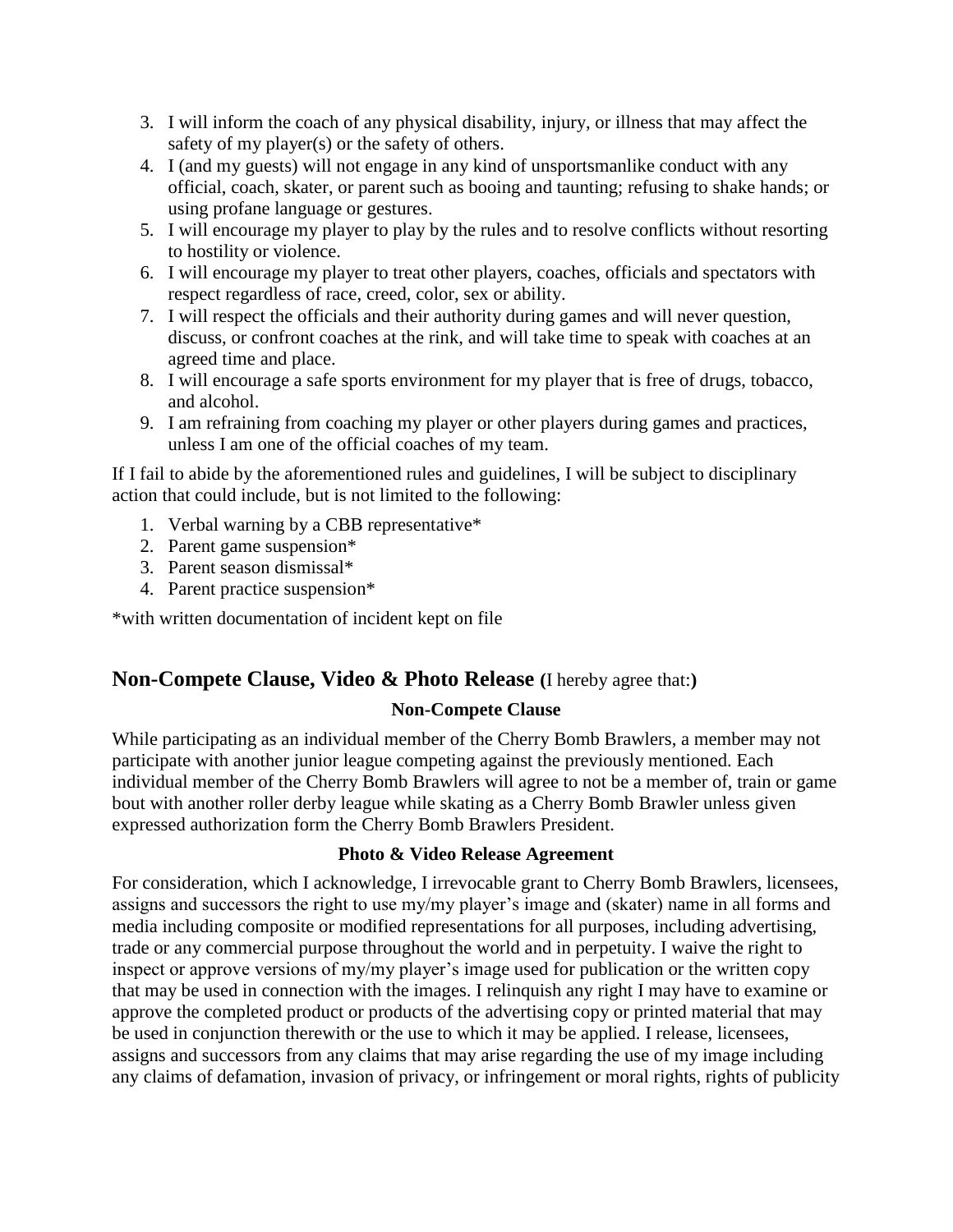or copyright. Cherry Bomb Brawlers are permitted, although not obligated, to include my name as credit in connection with the image. I have read and understood the photo release agreement.

I (the undersigned) hereby confirm the consent heretofore given with respect to your photographing me or my player in connection with any Cherry Bomb Brawler video and the Cherry Bomb Brawler documentary. Additionally, I hereby grant to you, your successor, assigns and licensees the perpetual right to use, as you may desire, all motion pictures and sound track recordings which you may make of me or my player, and the right to use my name and/or child's name or likeness in or in connection with the exhibition or any other use of such video or recording.

# **Concussion Information**

*Coaches agree to obtain and remain certified when it comes to concussion awareness. Record of this certification will be kept on file and available upon request at all scheduled CBB events.*

*Coaches reserve the ability to remove any player from a scheduled CBB event if they feel that there is any concern. In an event that a player is removed for concussion concerns, the parent/guardian must obtain then provide medical documentation to the coaching staff that there is no injury before a participant will be allowed to participate fully.*

- *A participant will be allowed to attend practice, but they will not be permitted to wear skates and will be strictly off-skates until medical documentation is provided to the coaching staff.*

A concussion is a brain injury and all brain injuries are serious. They are caused by a bump, blow, or jolt to the head, or by a blow to another part of the body with force transmitted to the head. They can range from mild to severe and can disrupt the way the brain normally works. Even though most concussions are mild, all concussions are potentially serious and may result in complications including prolonged brain damage and death if not recognized and managed properly. In other words, even a "ding" or a bump on the head can be serious. You cannot see a concussion and most sports concussions occur without loss of consciousness. Signs and symptoms of concussion may show up right after the injury or can take hours or days to fully appear. If your child reports and symptoms of concussion, or if you notice the symptoms or signs of concussion yourself, seek medical attention right away.

### **Symptoms May Include One or More of the Following:**

|           | Headaches                     | • Feeling sluggish or slowed | $\bullet$ Sadness                |
|-----------|-------------------------------|------------------------------|----------------------------------|
|           | "Pressure in head"            | down                         | • Nervousness or anxiety         |
|           | Nausea or vomiting            | • Feeling foggy or groggy    | • Irritability                   |
|           | Neck pain                     | • Drowsiness                 | • More emotional                 |
|           | Balance problems or dizziness | • Change in sleep patterns   | $\bullet$ Confusion              |
| $\bullet$ | Blurred, double, or fuzzy     | • Amnesia                    | • Concentration or memory        |
|           | vision                        | $\bullet$ "Don't feel right" | problems (forgetting game plays) |
|           | Sensitivity to light or noise | • Fatigue or low energy      | • Repeating the same             |
|           |                               |                              | question/comment                 |
|           |                               |                              |                                  |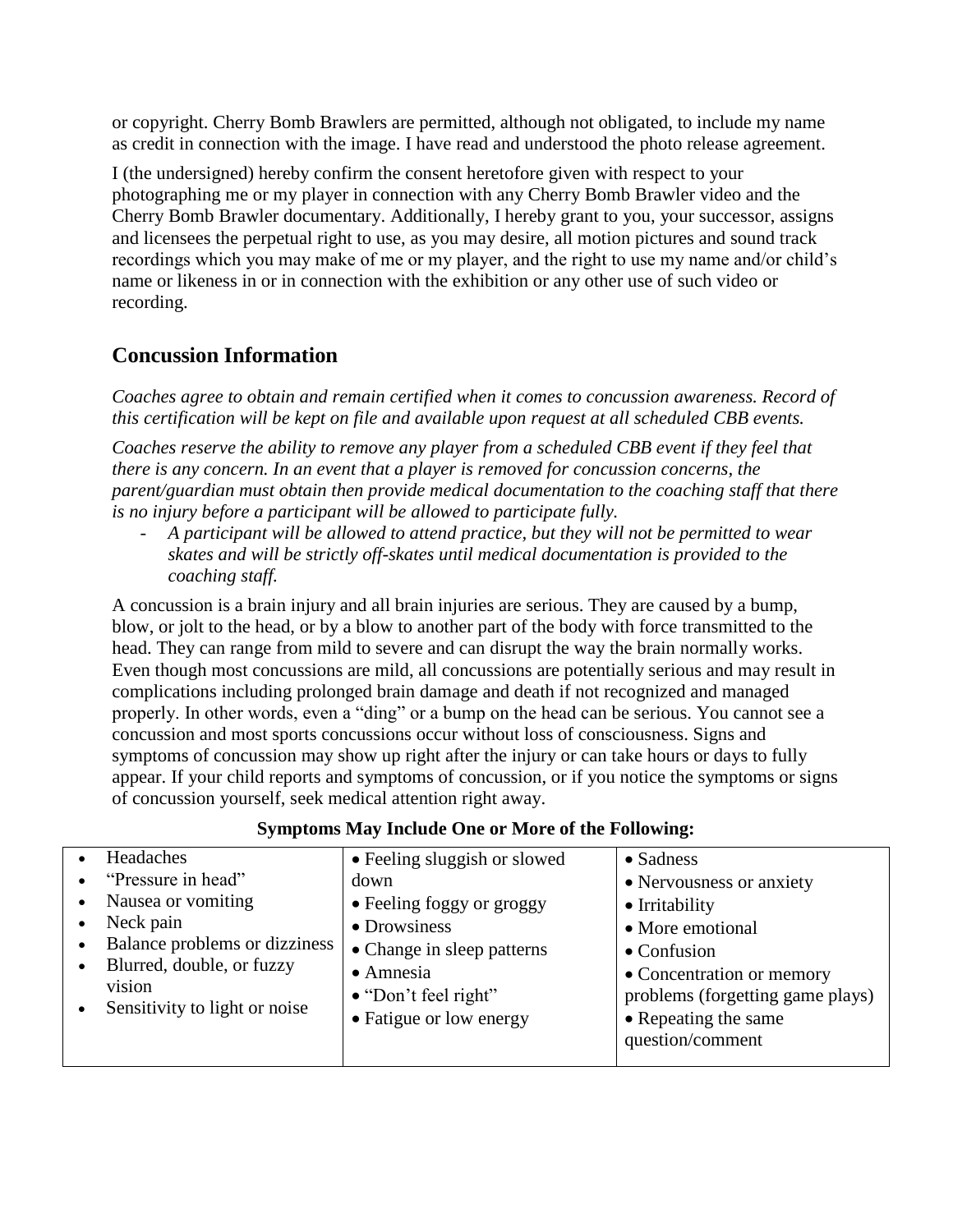|           | Appears dazed               | • Moves clumsily or displays        | • Can't recall events after hits |
|-----------|-----------------------------|-------------------------------------|----------------------------------|
| $\bullet$ | Vacant facial expression    | poor coordination                   | • Seizures or convulsions        |
|           | Confused about assignment   | • Answers questions slowly          | • Any change in typical behavior |
|           | Forgets plays               | • Slurred speech                    | or personality                   |
| $\bullet$ | Is unsure of game, score or | • Shows behavior or personality     | • Loses consciousness            |
|           | opponent                    | changes                             |                                  |
|           |                             | • Can't recall events prior to hits |                                  |

#### **Symptoms May Include One or More of the Following:**

#### **What Can Happen if My Child Keeps on Playing with a Concussion or Returns Too Soon?**

Athletes with the signs and symptoms of concussion should be removed from play immediately. Continuing to play with the signs and symptoms of a concussion leaves the young athlete especially vulnerable to greater injury. There is an increased risk of significant damage from a concussion for a period of time after that concussion occurs, particularly if the athlete suffers another concussion before completely recovering from the first one. This can lead to prolonged recovery, or even to sever brain swelling (second impact syndrome) with devastating and even fatal consequences. It is well known that adolescent or teenage athlete will often under report symptoms of injuries. And concussions are no different. As a result, education of administrators, coaches, parents and students is the key for student-athlete safety.

### **If You Think You Child Has Suffered a Concussion**

Any athlete even suspected of suffering a concussion should be removed from the game or practice immediately. No athlete may return to activity after an apparent head injury or concussion, regarding less of how mild it seems or how quickly the symptoms clear, without medical clearance. Close observation of the athlete should continue for several hours. The new "Zackery Lystedt Law" in Washington now requires the consistent and uniform implementation of long and well-established return to play concussion guidelines that have been recommended for several years.

"a youth athlete who is suspected of sustaining a concussion or head injury in a practice or game shall be removed from competition at that time"

"…may not return until the athlete is evaluated by a licensed health care provider trained in the evaluation and management of concussion and received written clearance to return to play from the health care provider."

You should also inform your child's coach is you think that your child may have a concussion. Remember, it's better to miss one game than miss the whole season. And when in doubt, the athlete sits out.

> For current and up-to-date information on concussions you can go to: [www.cdc.gov/ConcussionsInYouthSports/](http://www.cdc.gov/ConcussionsInYouthSports/)